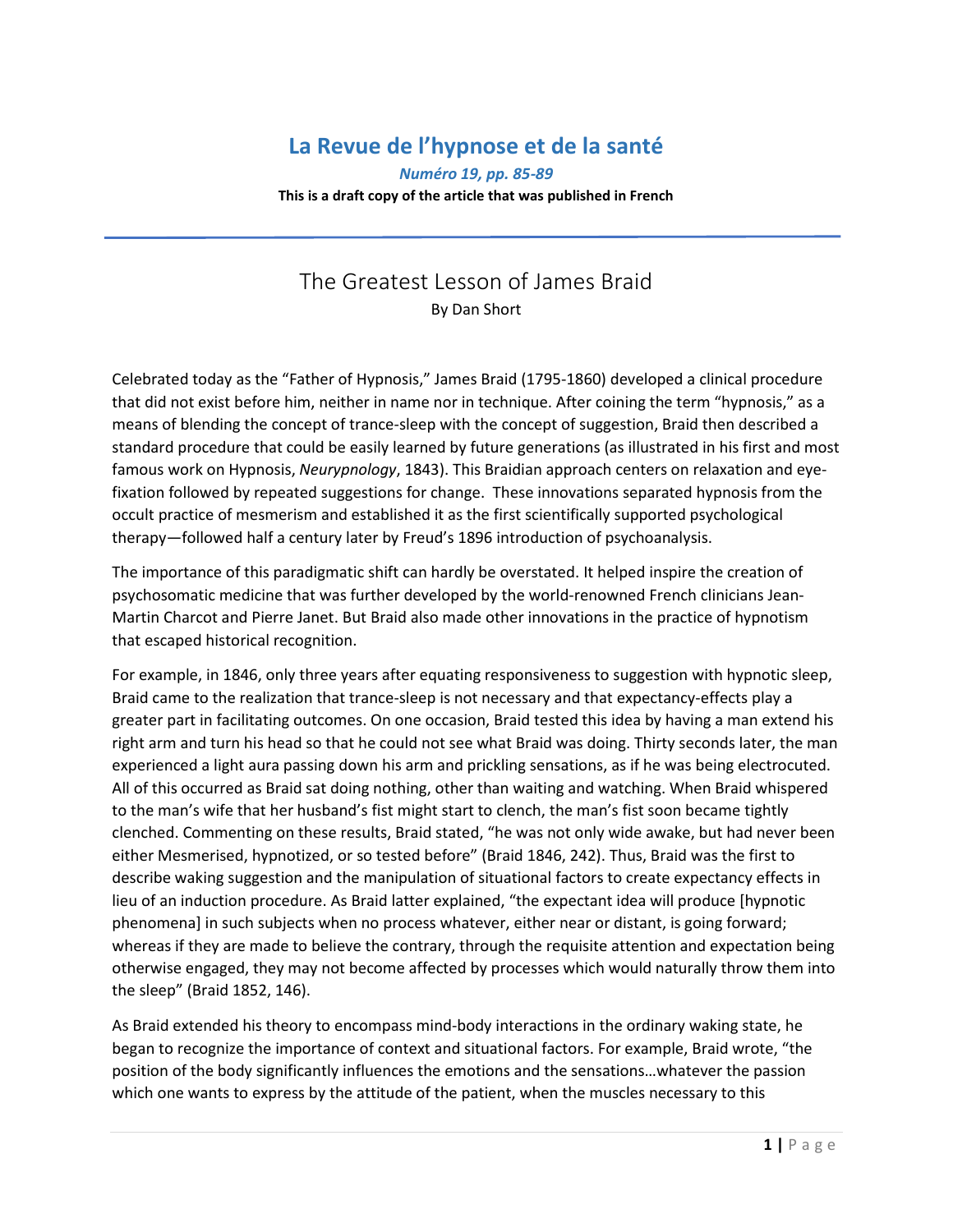expression are brought into play, the passion itself bursts forth suddenly and the whole organism responds accordingly" (Braid 1860, 63). Discoveries such as these led Braid to identify five classes of suggestion: 1. auditory suggestion (i.e., the use of language to convey ideas), 2. written suggestion within sight but not actively studied (i.e., what researchers now call non-obtrusive primes), 3. sympathy and imitation (i.e., behavioral modeling), 4. habit and association (i.e., cognitive linking and behavioral conditioning), and 5. muscular suggestion (i.e., embodied emotion; Braid, 1852, 151). Overall, Braid viewed hypnosis as a means of providing new options to patients, where before none existed. As stated by Braid, "…by inducing a new and altered action, we get rid of the previously existing morbid action" (Braid 1850, 217).

As monumental as these discoveries were, I do not think they represent the greatest lesson we have to learn from James Braid. While some are masters of clinical practice and others masters of theory, Braid excelled in both. Not only that, he used one to sharpen the other. For example, Braid became interested in mesmerism in November 1841, when he observed demonstrations given by a traveling mesmerist named Charles Lafontaine (1803–1892). Shortly after, Braid began to conduct experiments to determine whether a magnet was essential for achieving the desired outcomes. It was not. He learned that he could more reliably produce the same effect with verbal suggestion alone.

Next, Braid began to question whether words were necessary for hypnosis. He quickly discovered that it was not necessary to speak. He found that the use of gestures, non-obtrusive primes, and behavioral modeling could produce the same effect as verbal suggestion. This is when he recognized the importance of contextual factors in addition to the use of suggestion.

After that, Braid began to question the importance of inducing a trance. What he discovered was that the same responsiveness to suggestion could be achieved in the waking state as well as a sleep state. While the content of Braid's discoveries has great value, we learn more if we move beyond the content and observe his process. All the way until his death, Braid was never content with learning the rules for how to do something. Rather, he sought to better understand the essential principles producing outcomes and then use his applied work to further refine those principles.

Most of us know of Occam's razor—the scientific principle that emphasizes the importance of *conceptual parsimony* (i.e., do not use more assumptions for causal explanations than is absolutely necessary). In Braid's case, and later with Milton Erickson, we have an example of *procedural parsimony*. This simply means that an expert practitioner does not use any more procedural steps than is needed to achieve clinical success. If a magnet is not needed, then work without it. If words are not necessary, then convey therapeutic ideas without unnecessary verbiage. If a trance state is not necessary, then convey therapeutic ideas in whatever state the client happens to find him or herself. As we will soon see, procedural parsimony not only leads to greater clinical efficiency but also greater flexibility when responding to the idiosyncratic needs of each individual patient.

As seen in rule-bound, government bureaucracies, creative solutions and adaptive behavior are not possible when a person's actions are founded on procedure alone. In any instance of divergent problem solving, procedures must be modified. While still a student, it is natural to crave the structure of sequential, procedural steps. Yet, in order to individualize treatment, we must reject rule-based hypnotherapy in favor of principle-based experimentation.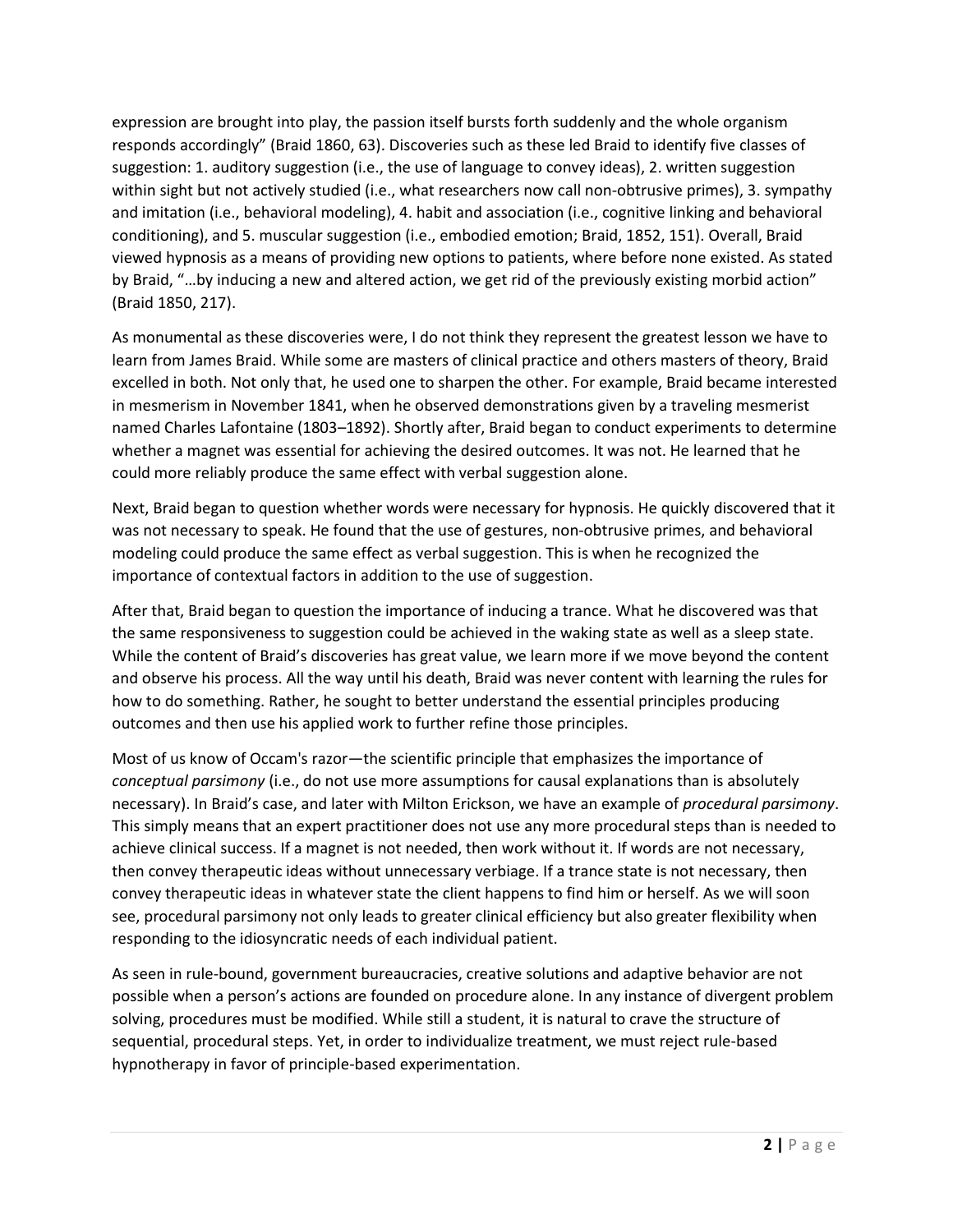Just as with Braid, the master clinician is always searching for a more parsimonious approach. Thus, with each and every client, we ask ourselves, "Is this clinical tradition necessary for this patient or can the same results be achieved in a more efficient way?" The successful individualization of treatment requires a procedural razor that shaves off rule-based traditions that might cause difficulty for the patient—whether that be eye-closure, sleep states, direct suggestion, or even self-disclosure (i.e., some clients need to keep the problem private—even from themselves). However, in order to engage the patient in a meaningful way we must maintain sight of an overarching principle that allows us to maneuver around obstacles without becoming lost to what it is that we are doing.

For some, this might seem impossible. Since Clark Hull's (1933) textbook on hypnosis, it has been customary to define hypnosis as a set of procedures (i.e., the use of suggestion following an induction procedure) or as a set of outcomes (i.e., a sleep-like trance state with enhanced suggestibility). This is no better than defining a car as something you start with a key or a thing that has a loud engine and emits poisonous fumes. What happens as science evolves and we progress to the use of electric vehicles? Are these keyless, fumeless things no longer cars? Thus, we must be careful how we define hypnosis lest we risk the practice becoming antiquated and obsolete.

Rather than defining hypnosis in terms of the procedures used to allegedly induce it, which is of course a circular reference (i.e., hypnosis is what occurs when you induce hypnosis), it is better to focus on the principles at work and thereby arrive at a functional definition of hypnosis (i.e., these are the practical outcomes that are achieved as a result of hypnosis). The functional definition of hypnosis that I currently use is: *any interpersonal action that reliably engages higher cognitive processes capable of producing goal-oriented results independent of conscious awareness*. This functional definition is based on the principles of social cognition and newly emerging research on unconscious processing (Short 2022). During clinical practice, I use this principle to modify nonessential hypnotic traditions that do not serve the immediate needs of the client. This parsimonious approach is not new. As stated all those years ago, by James Braid, "Having such a mighty power to work with, then, the great desideratum has been to devise the best means for regulating and controlling it, so as to render it subservient to our will for relieving and curing diseases" (Braid 1852, 139).

## **References**

- Braid, James. 1843. "Neurypnology: The Rationale of Nervous Sleep." In *The Discovery of Hypnosis: The Complete Writings of James Braid the Father of Hypnotherapy.*, edited by D. J. Robertson, 277– 376. 2008. London: UKCHH Ltd.
- ———. 1846. "The Power of the Mind over the Body." In *The Discovery of Hypnosis: The Complete Writings of James Braid the Father of Hypnotherapy.*, edited by D. J. Robertson, 235–51. 2008. London: UKCHH Ltd.
- ———. 1850. "Observations on Trance or Human Hibernation." In *The Discovery of Hypnosis: The Complete Writings of James Braid the Father of Hypnotherapy.*, edited by D. J. Robertson, 198– 224. 2008. London: UKCHH Ltd.
- ———. 1852. "Magic, Witchcraft, Animal Magnetism, Etc." In *The Discovery of Hypnosis: The Complete Writings of James Braid the Father of Hypnotherapy.*, edited by D. J. Robertson, 122–77. 2008. London: UKCHH Ltd.
- ———. 1860. "On Hypnotism." In *The Discovery of Hypnosis: The Complete Writings of James Braid the Father of Hypnotherapy.*, edited by D. J. Robertson, 54–68. 2008. London: UKCHH Ltd.